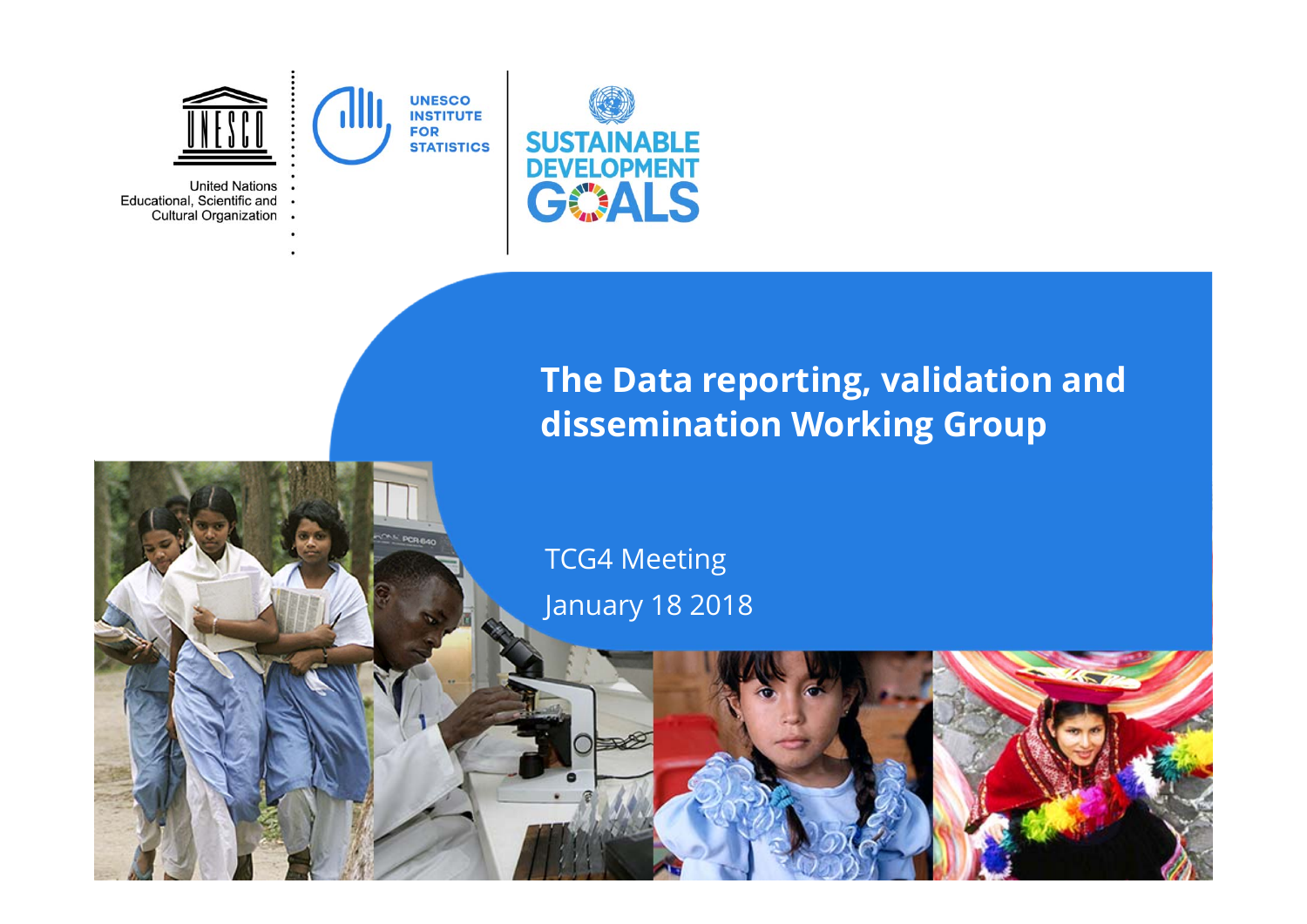# Objectives of the working group

- • Increase the transparency of the flow of information from data collection to indicator publication, including clear identification of decision-making processes and the actors involved in this data flow.
- Ensure that the data reporting process includes adequate metadata and clear communication of timelines and deliverables to ensure effective data validation
- Ensure that there is clear communication between the international agencies that publish SDG 4 indicators and the national entities that supply the data, including adequate time and documentation for comments and feedback.



JCP14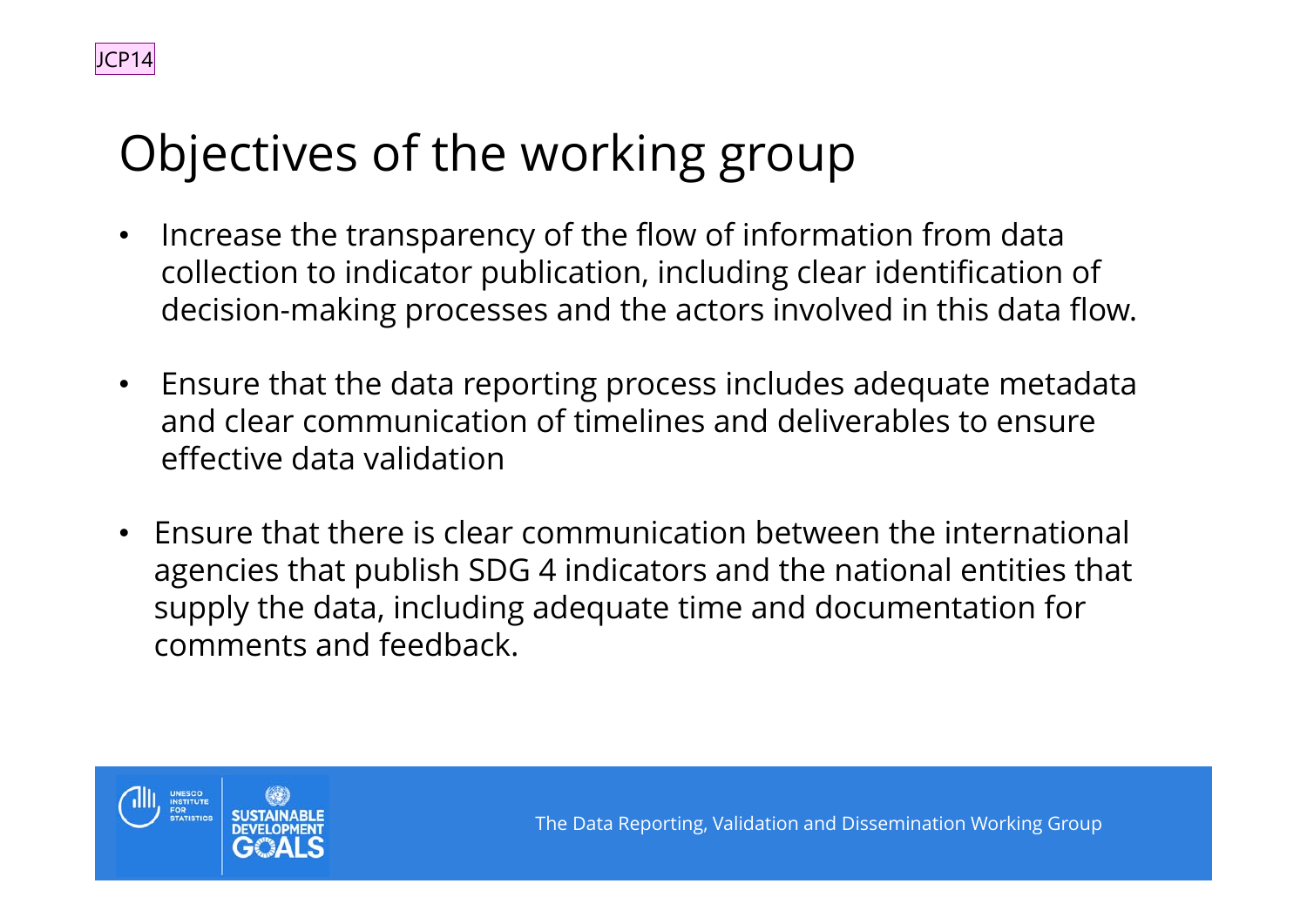**Slide 2**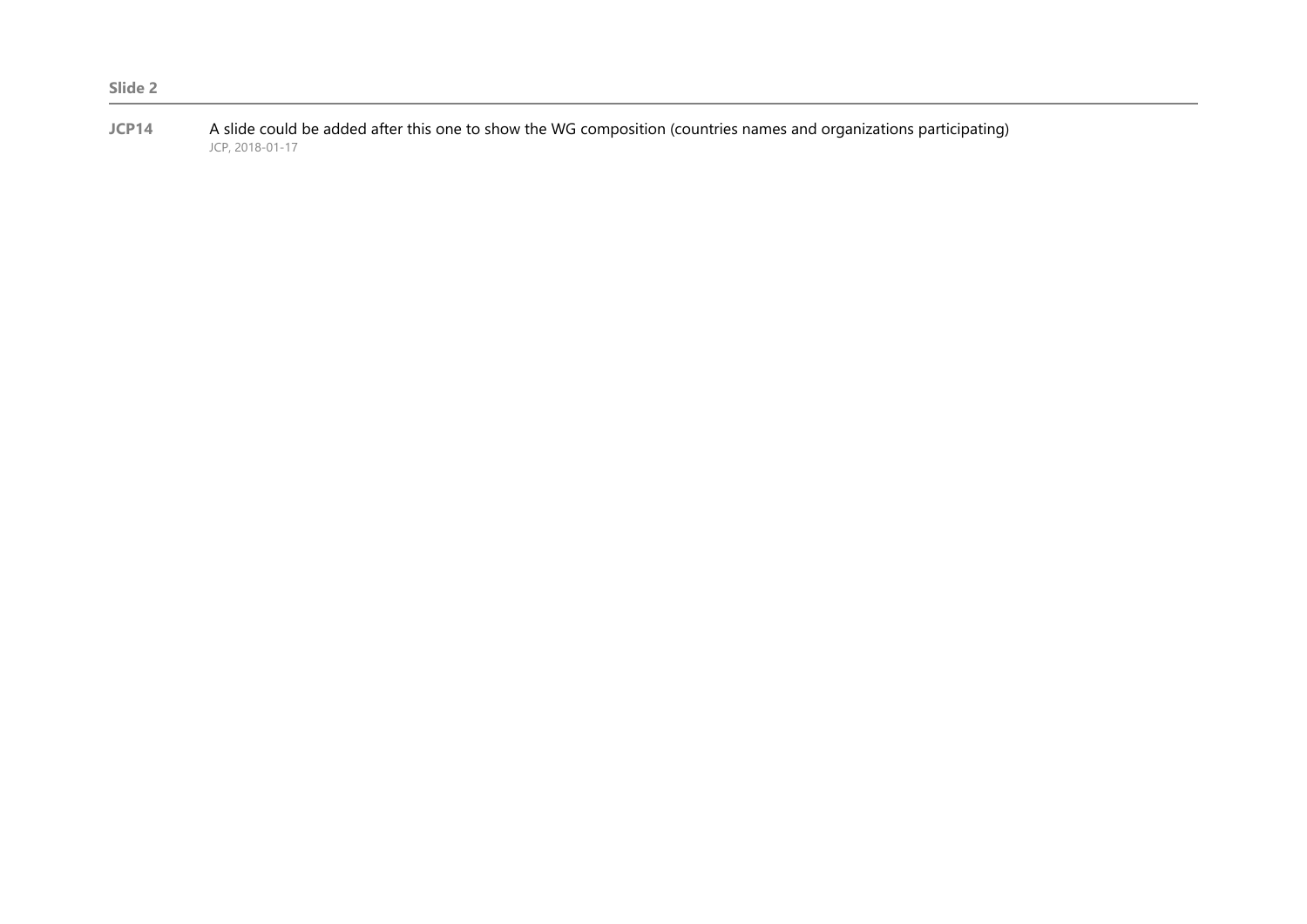# **Working Group Membership**

**Chair**: Canada (Klarka Zeman, Annik Foreman, Jolie Lemmon)

Khaled Nasr El Din, Egypt

Robert Rakocevic, France

Philipa Livingston, Jamaica

Carthbert Mulyalya, Uganda

Rasheda Choudhury, Collective Consultation on NGOs Coordination Group

Corinne Heckmann, OECD

Juan Cruz Perusia, UNESCO Institute for Statistics

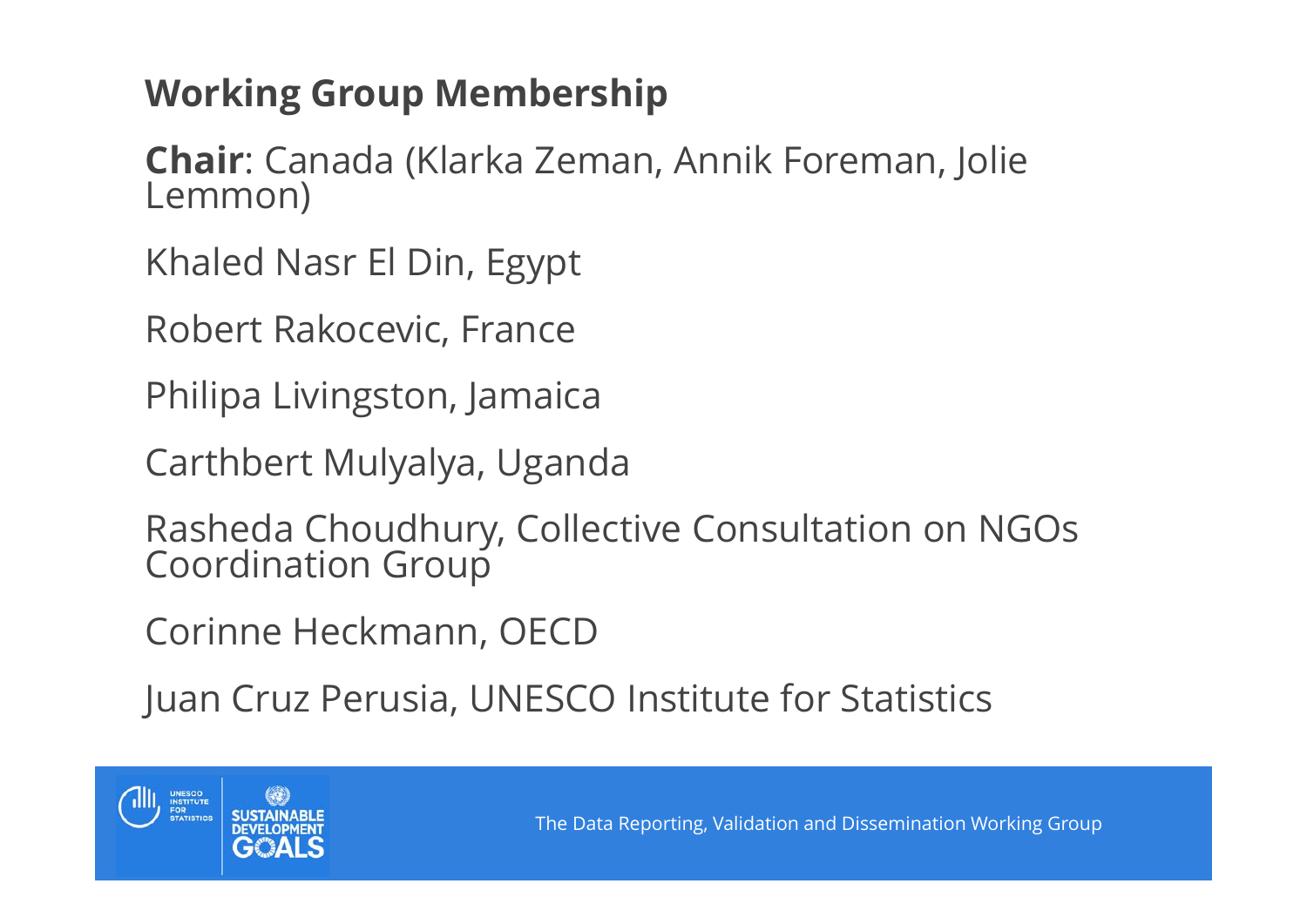# **Progress since last meeting**

• Products

o Calendar of SDG 4 publications (UIS and UNSD)

o Terminology document

o Defines global, thematic, regional, and national indicators

o Clarifies comparability, levels of reporting

o Note that the term data reporting is sometimes understood as the publishing of SDG indicator data for a given country and sometimes understood as the collection of the data for the purposes of publishing SDG indicator data.

o Data validation package

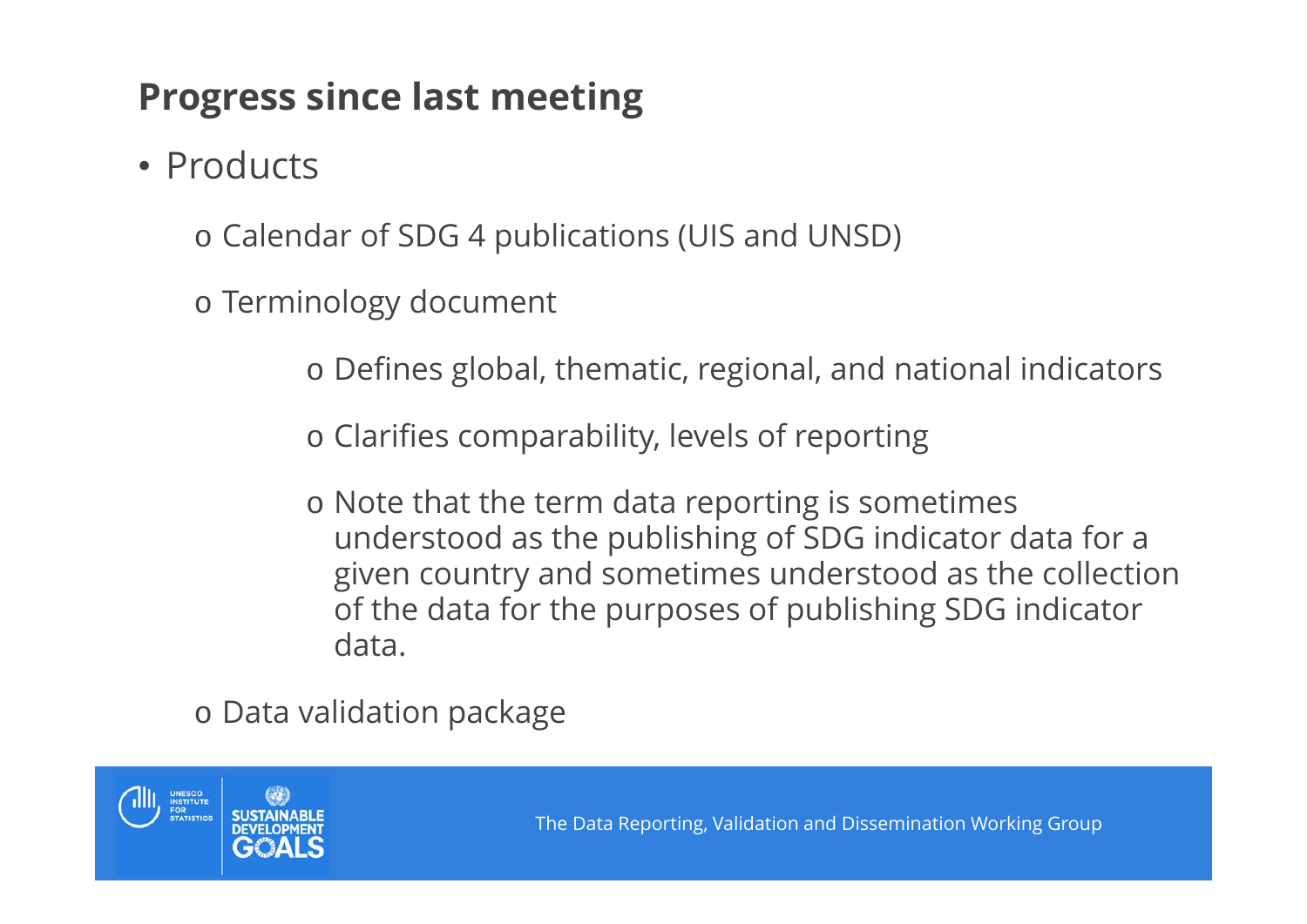#### **Recommendation:**

The terminology document includes some essential concepts that are unclear in the current documentation.

We recommend that the calendar of SDG 4 publications and terminology document be added to metadata materials publication on the UIS website

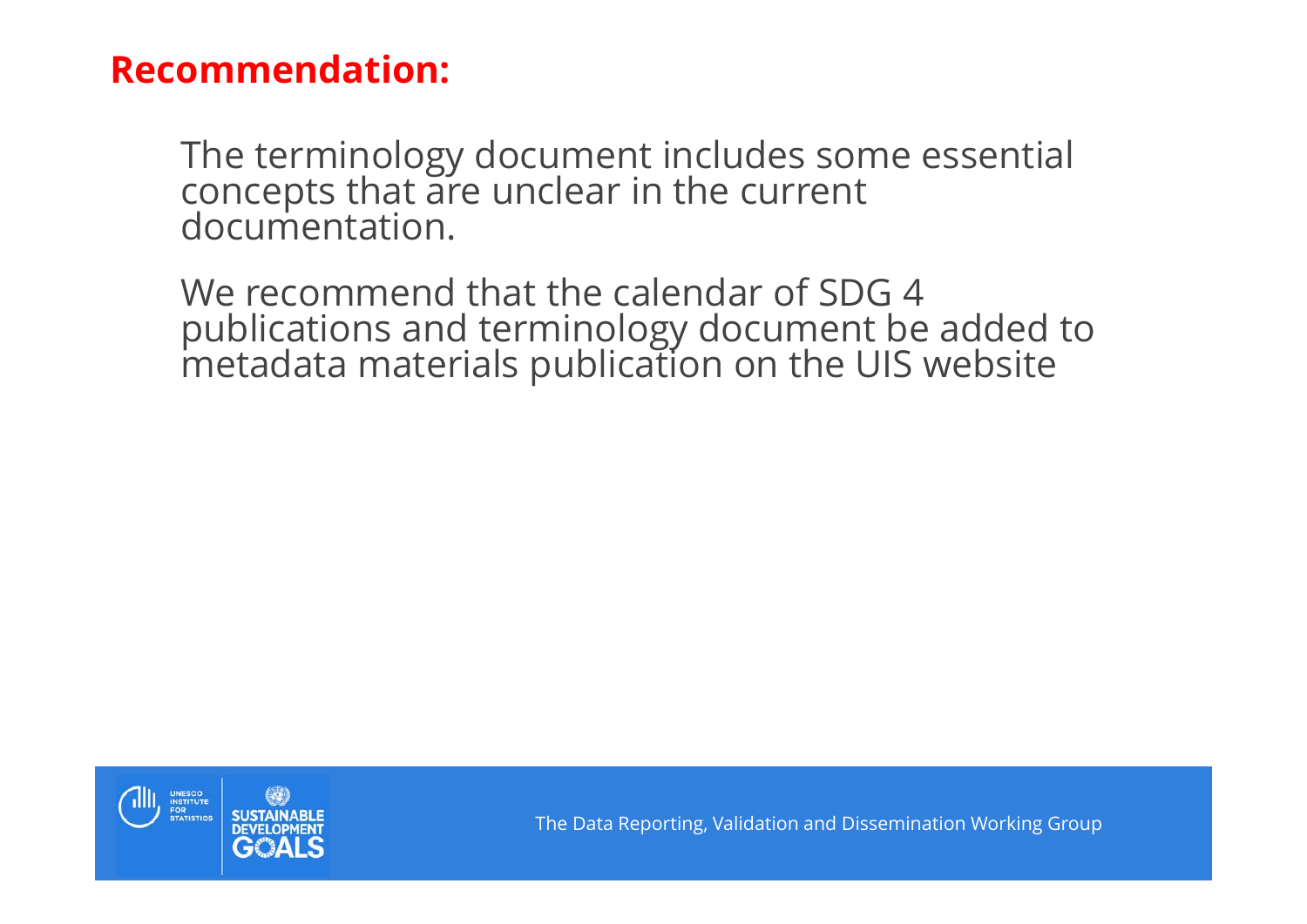# **Current data validation package**

- OECD countries
	- Metadata document, country review file (UoE based thematic indicators), SDG4 file (global indicators)
- UIS countries
	- Metadata document, country review file (combined validation of Survey of Formal Education (SFE) and SFEbased thematic indicators), SDG4 file (global indicators)

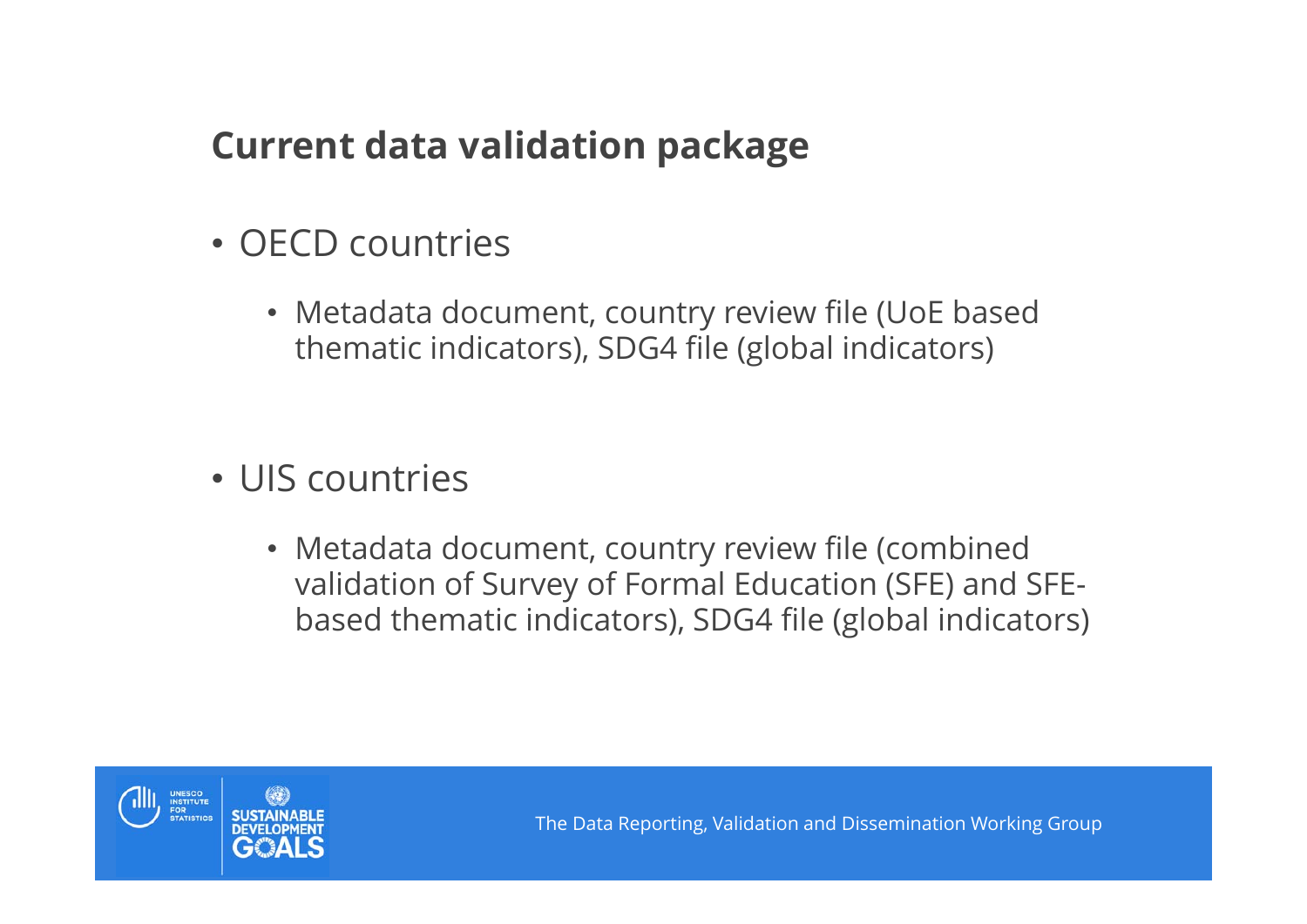# **Recommendation:**

Data validation package: OECD countries

- o Metadata document
- o Data sources spreadsheet
- o SDG 4 file (global and thematic indicators)

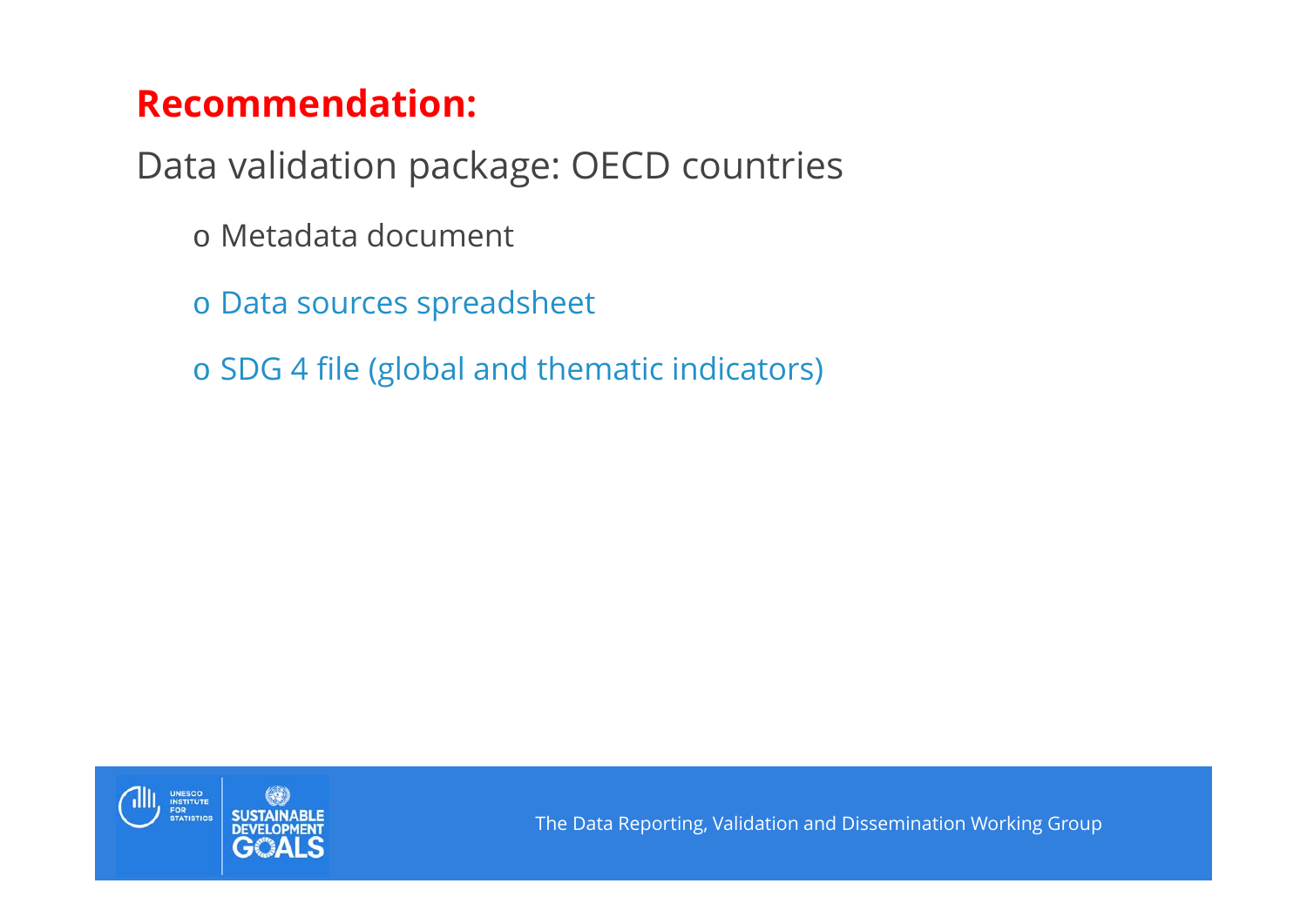# **Recommendation:**

Data validation package: UIS countries

- o Metadata document
- o Data sources spreadsheet
- o Country review file (includes thematic indicators calculated from the Survey of Formal Education)
- o SDG 4 file (global and thematic indicators)

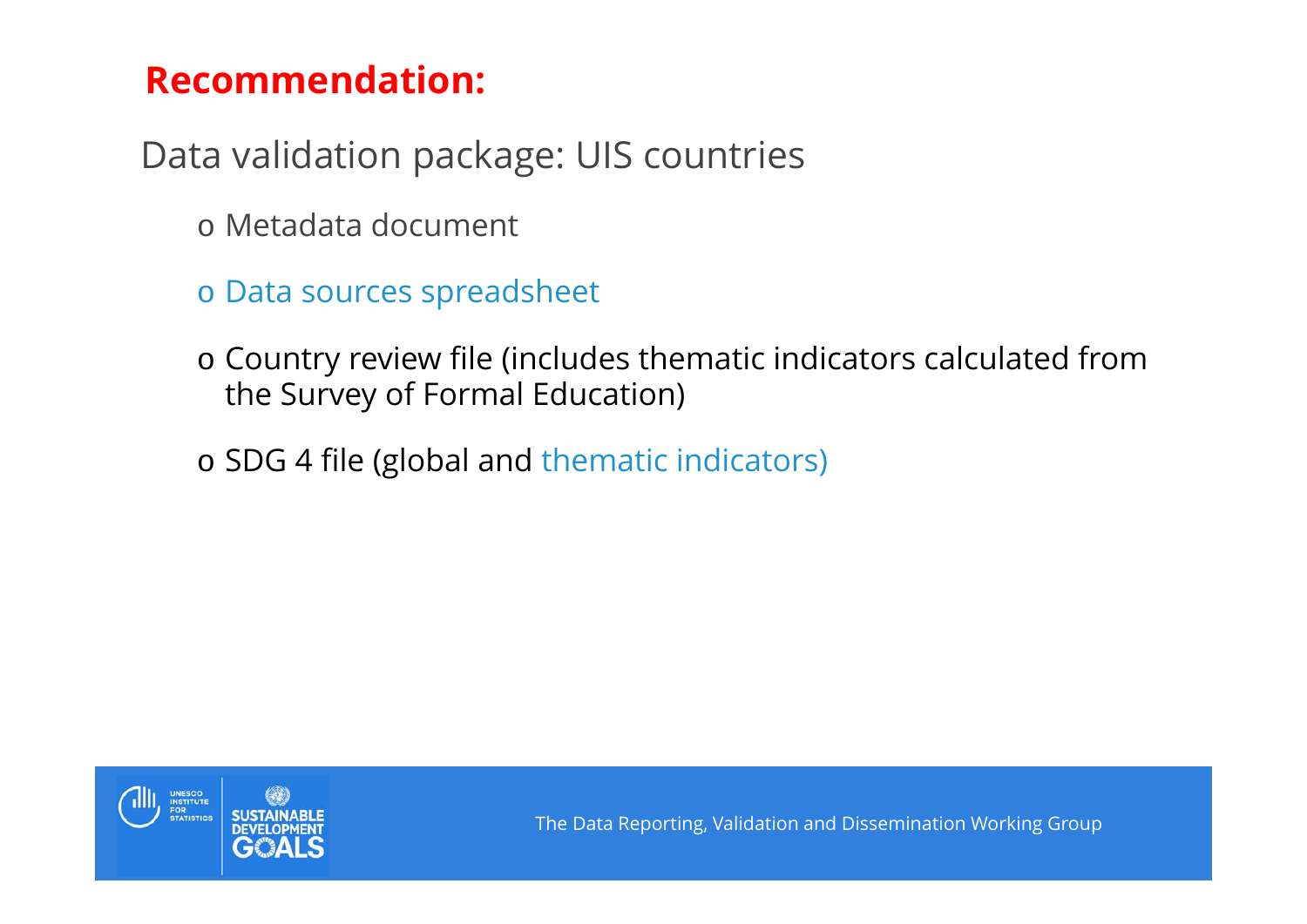# **Data validation process - OECD**



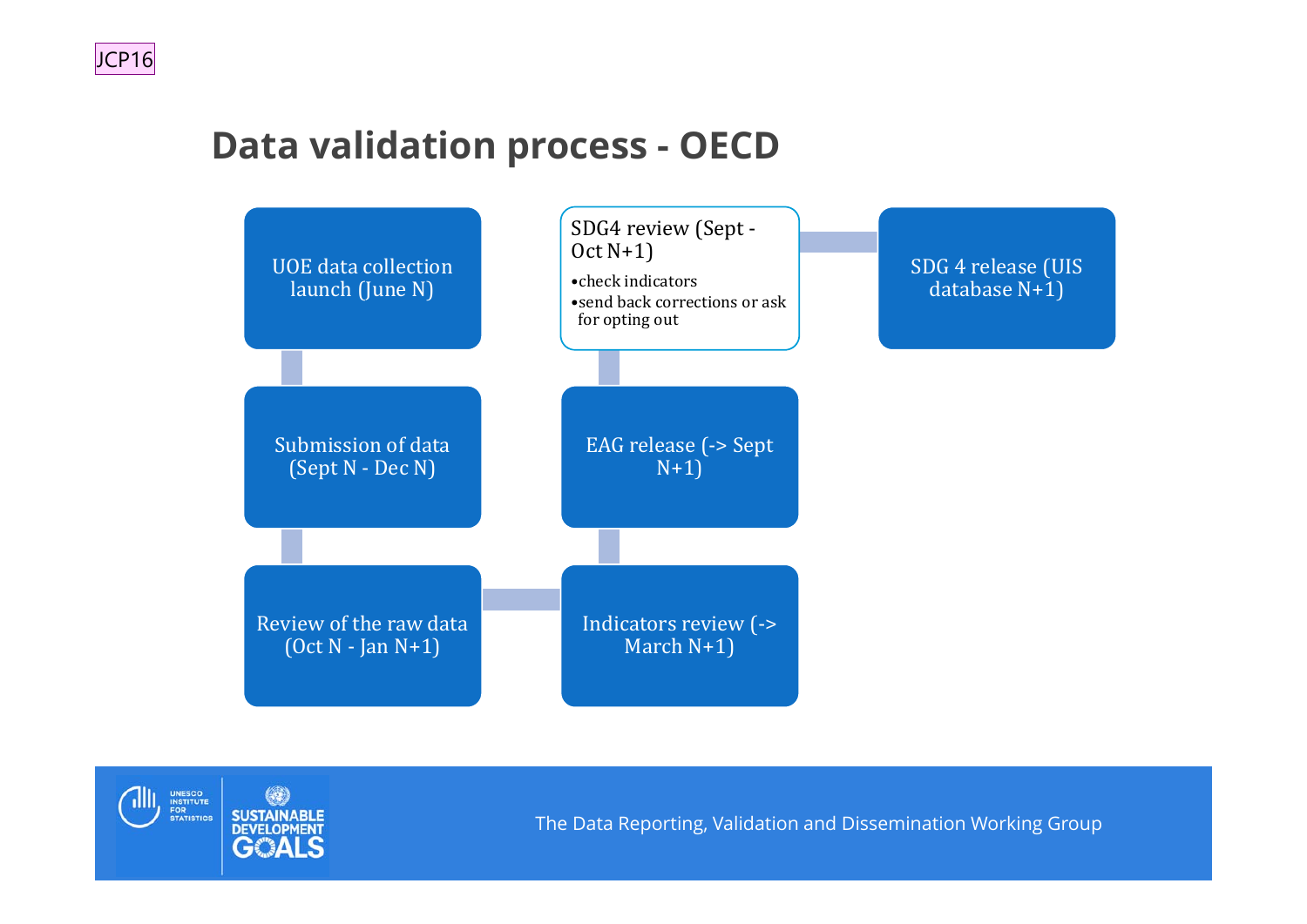| JCP16 | Many countries are not familiar with the existing two data collections mechanism for education International Statistics.                     |
|-------|----------------------------------------------------------------------------------------------------------------------------------------------|
|       | Therefore, it should be explained that under what it calls UOE framework (UNESCO-OECD-Eurostat), there are two main surveys: one running for |
|       | mainly OECD countries (i.e. covering around 60 countries, there are a few non-OECD countries reporting here) and the other one is under      |
|       | UNESCO (UIS) responsibility, covering around 140 developing countries.                                                                       |
|       | JCP, 2018-01-17                                                                                                                              |

**Slide 9**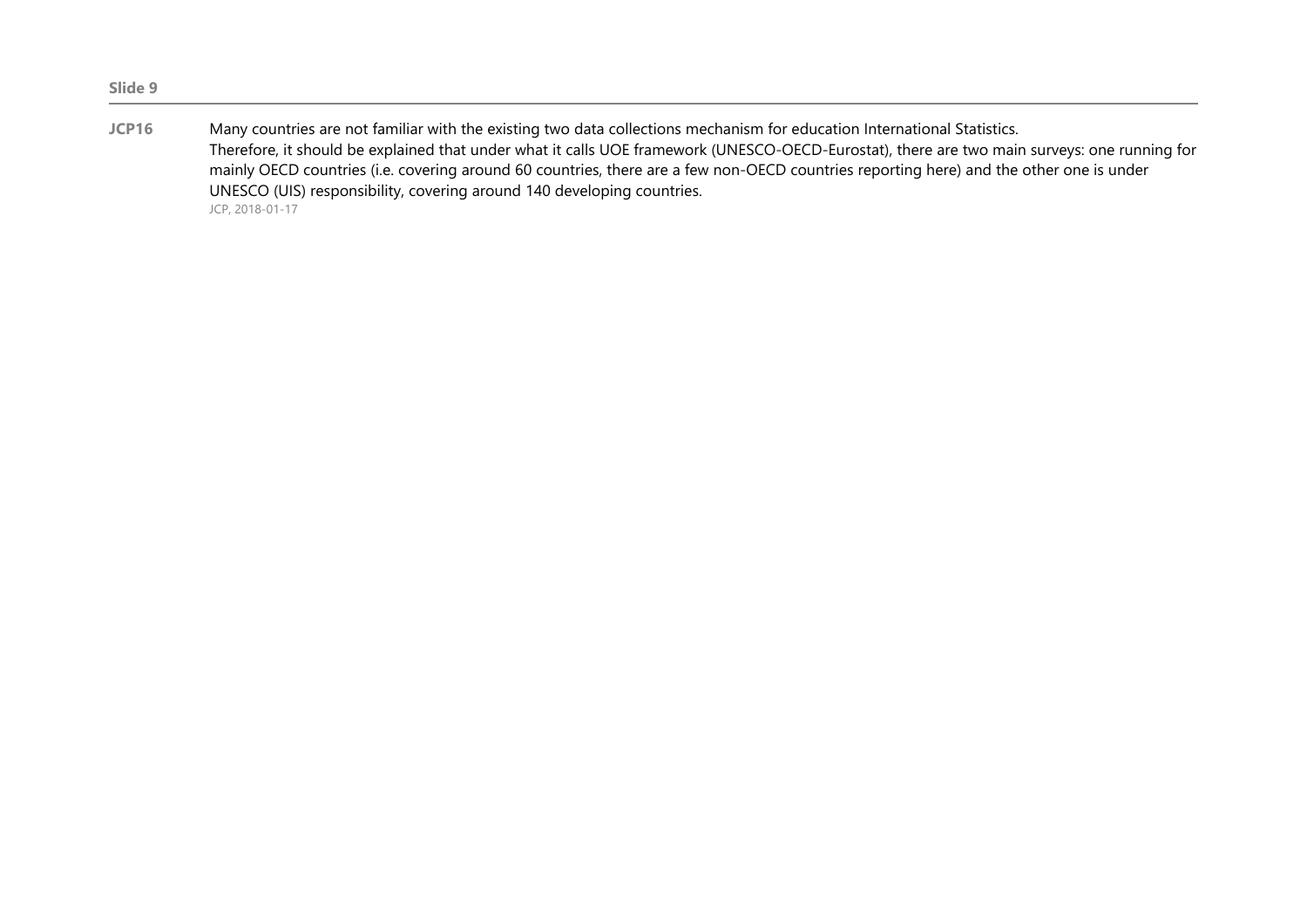## **Data validation process - UIS**



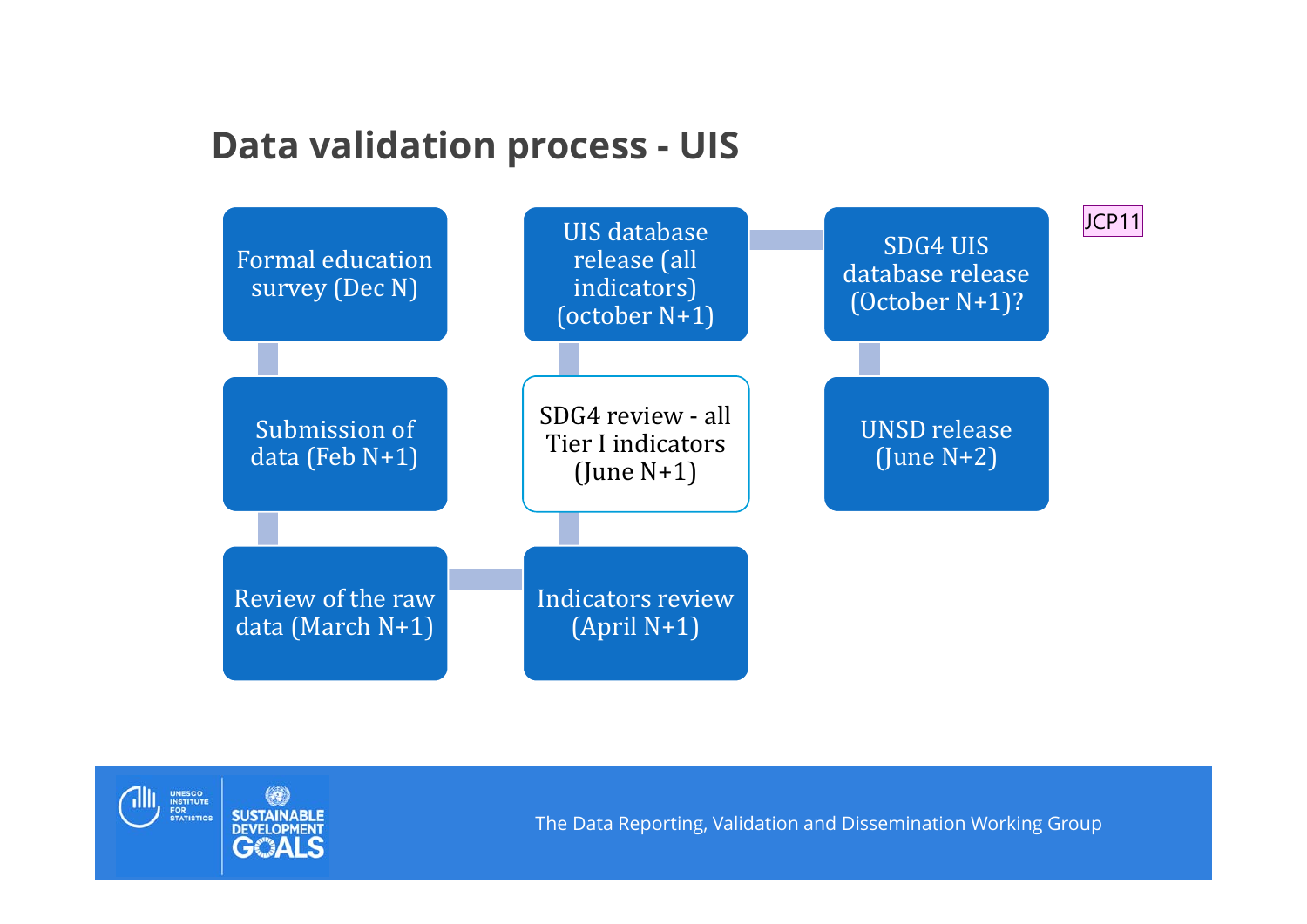**JCP11** When presenting this slide, it should be said that "June" is a tentative date, what would be important is to avoid running the validation process of SDG 4 indicators at the end of the year, which is a very inconvenient period for NSOs and statistical departments of Ministries of Education and also overlaps with the data collection period of the UIS Survey and Formal Education JCP, 2018-01-17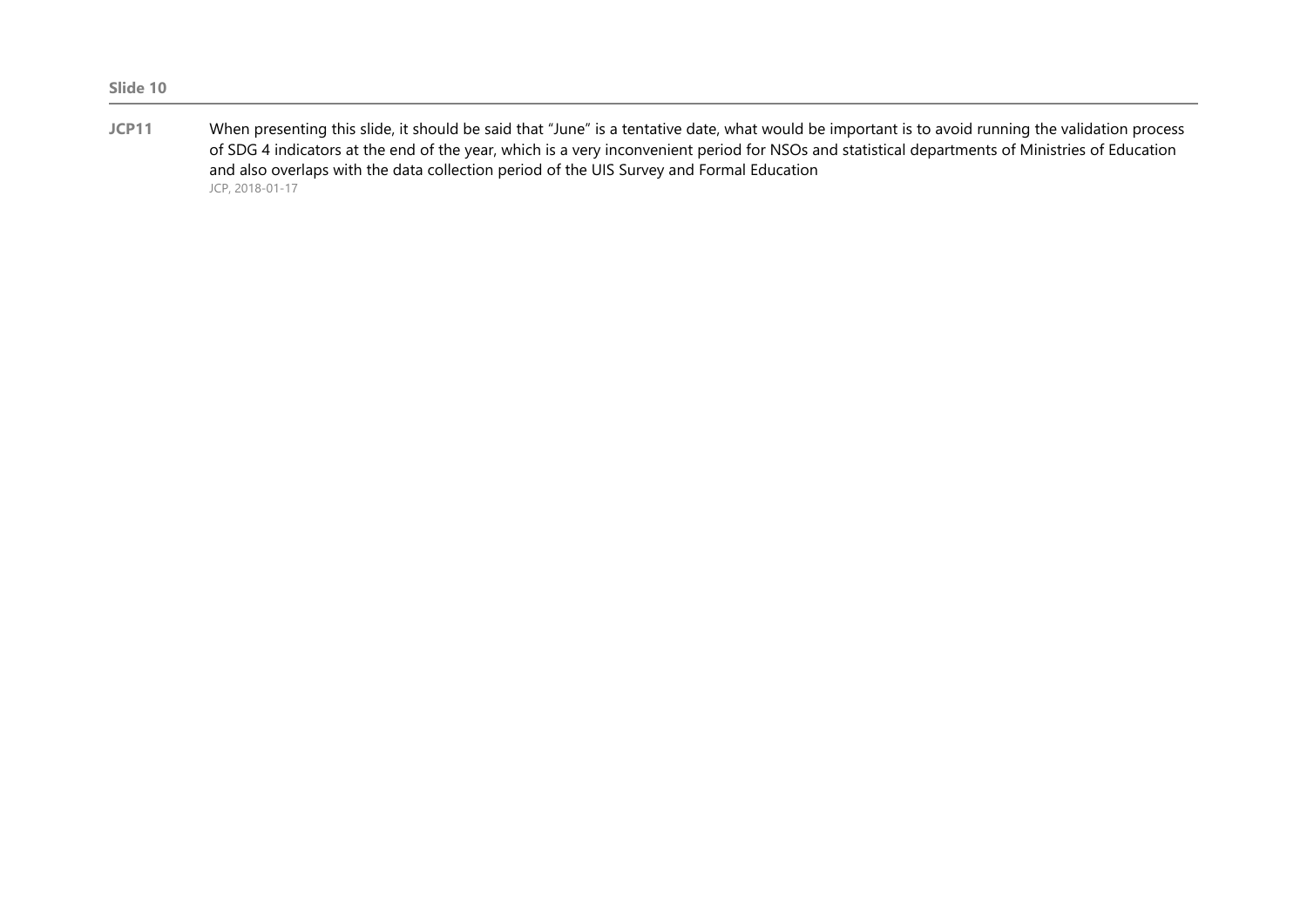# **A process to opt out of thematic indicators**

Recommendation: The intention and reasons for option out of a specific indicator would be communicated back to UIS or OECD at the SDG4 review.

Recommendation: create a code that explicitly identifies the indicator as opted out.

Note: Opting out would be applicable only in cases where countries assess that the indicator is not appropriate for its national context. It would not be for dealing with issues of lack of capacity or data limitations to produce the indicator.

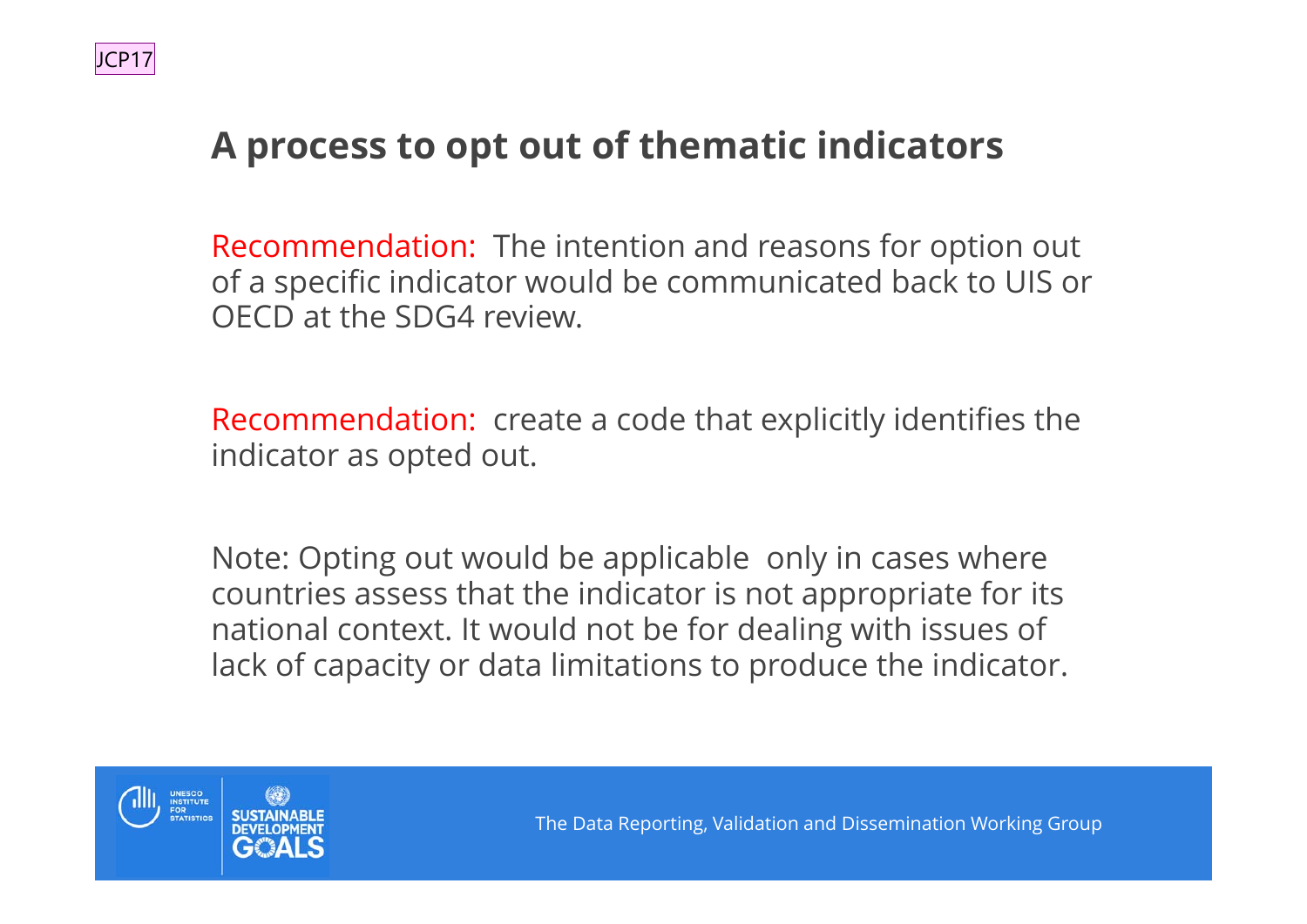#### **JCP17** I think that it is important to say that this processing of "opt out a specific indicator" would be applicable only in cases where countries assess that the indicator is not appropriate for its national context. It would not be for dealing with issues of lack of capacity or data limitations to produce the indicator.

JCP, 2018-01-17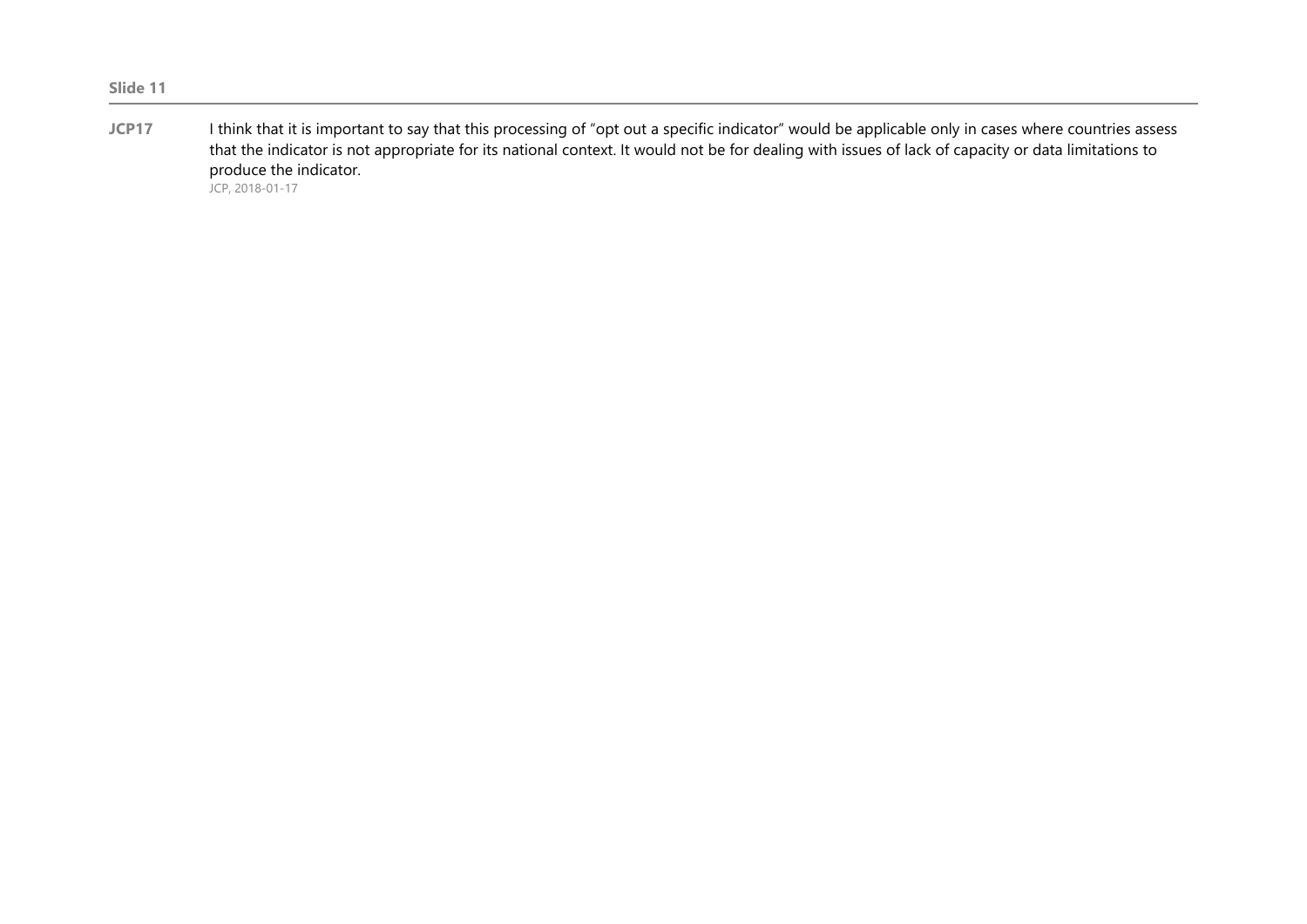

### **National portals**

- Countries have expressed interest in indicating the availability of national SDG data
- Recommendation: add links to national portals in the country profiles on the UIS website

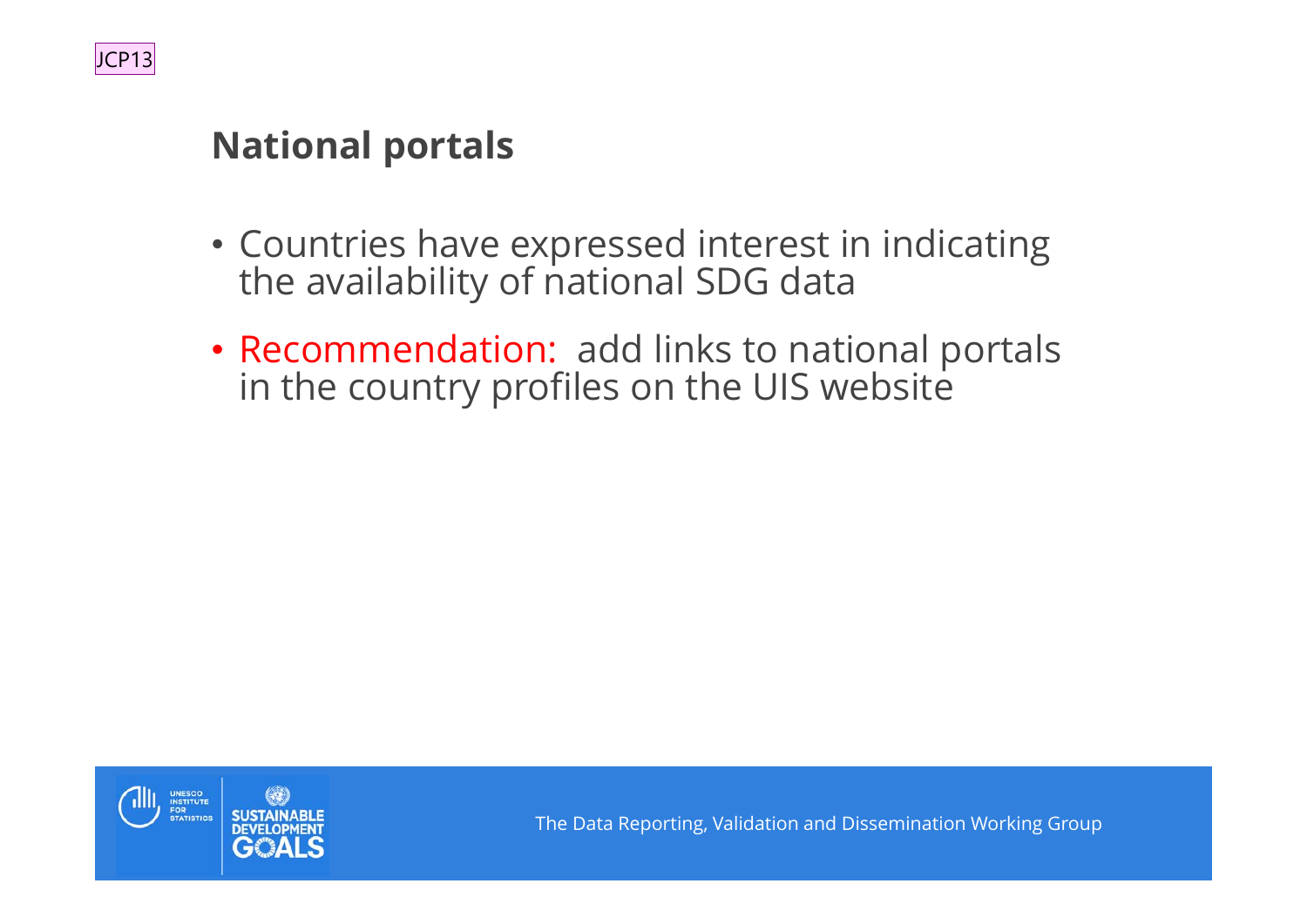**JCP13** When presenting this slide, it might be useful to remind the audience that there are four recognized levels of monitoring of SDGs: Global Regional National Thematic

> IN response to the need of national monitoring, countries are developing their own national portal to monitor SDGs (including SDG 4). It is important to transmit that although data for monitoring SDG4 at the global level might not be available, national data could be. JCP, 2018-01-17

#### **Slide 12**